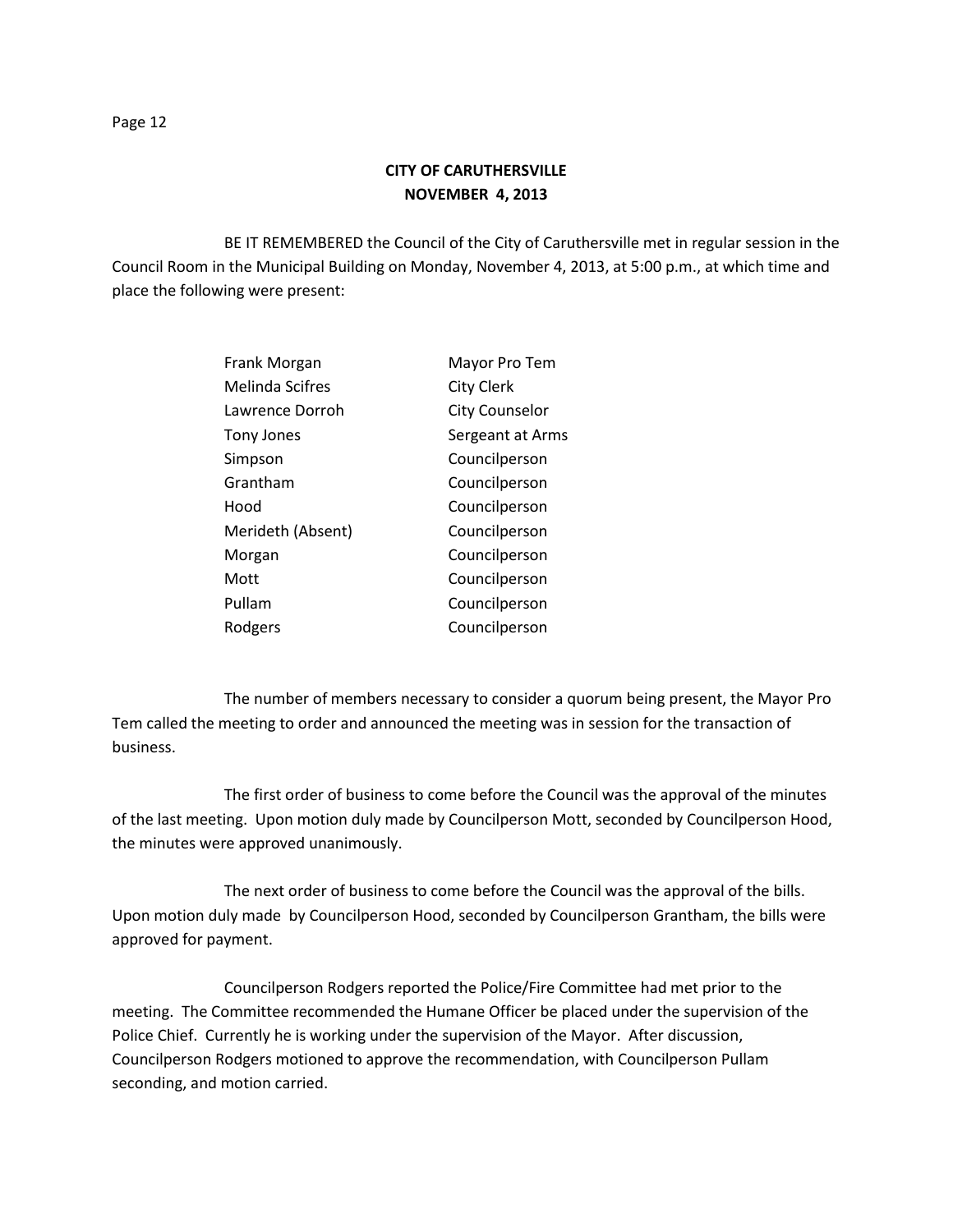## Page 13

The Committee had interviewed Quantazi Jones for the position of Patrolman. Upon motion duly made by Councilperson Rodgers, seconded by Councilperson Hood, the appointment was approved unanimously.

The Council was advised the fire department had five fire calls between October 22, 2013 and November 4, 2013. A training session was held in the use of all types of ladders. The Fire Chief reported 113 subscribers had paid for the fire district protection. A total amount of \$5,365.00 has been billed since the first of the year that has not been paid for out-of-town fire calls. Counselor Dorroh stated he would meet with the Fire Chief to bring action on those that still owe for fire calls. Mayor Pro Tem Morgan stated he will see that letters are sent out.

Fire Chief Jones reported he had sought bids for a display case to put in the front lobby of the Public Safety Center. The cheapest case would be from Custom Oak at a price of \$3,850.00. The budget had set aside \$4,000 for this project. Councilperson Hood motioned to approve the bid from Custom Oak, with Councilperson Pullam seconding, and motion carried.

Paul Shaw, Water/Wastewater Manager, reported the sewer on Hwy 84 west of the Truman Boulevard intersection, had been completed. The private line would be hooked up this week to the sewer line. Also, the Department of Natural Resources had approved the replace of the Collins Avenue water line. 2300 lineal feet of 2" galvanized line will be replaced with 6" PVC line. This project would start after the first of the year.

Terry Rushing then reported the Street crews have been cutting low hanging tree limbs that had been hitting the school buses. The crews have continued to pick up limbs, and putting Christmas lights on the decorative poles on Ward Avenue and Third Street. The street sweeper has broken down, but hope to have it running by the end of the week. The shift changer on the tractor used for mowing lots has broken and fallen into the transmission. The mechanic could not give a price to repair the tractor. Mr. Rushing felt the City might need to buy a new one. He felt a tractor without air conditioning or windows would be more feasible. The Council asked to get prices on repair and replacement.

Mayor Pro Tem Frank Morgan advised the Council that the custodian at the recreation center, Everette Guy, is retiring after twenty years. The Council was asked to approve a drop-in will be held on Friday, November 8, from 11:30 a.m. through 1:00 p.m., in the Council Room of the Municipal Building. Councilperson Rodgers motioned to approve the drop-in, with Councilperson Hood seconding, and motion carried.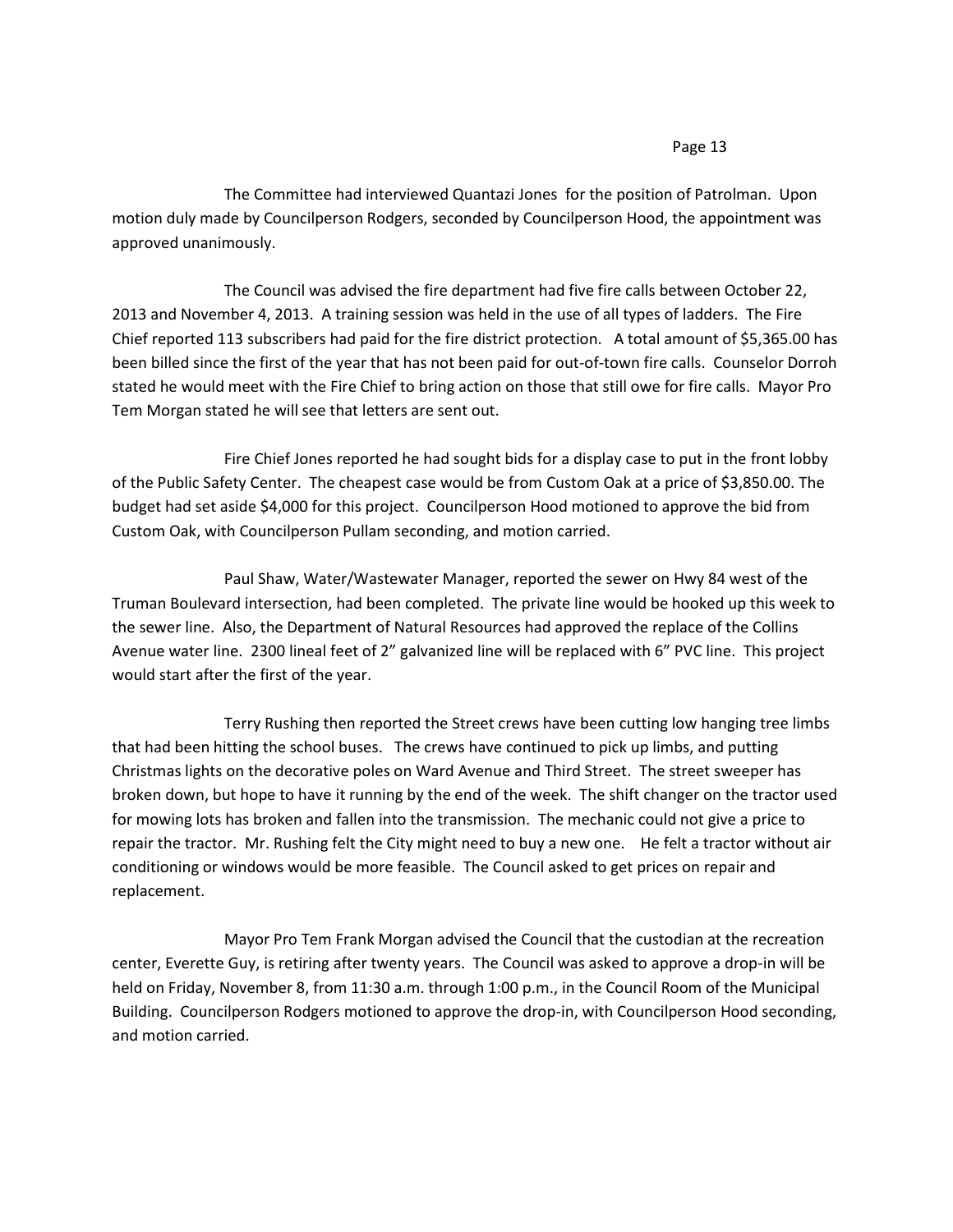## Page 14

Terry Rushing then reported he had written letters to the residents at 1607 Davis and 1109 Bushey regarding the time the trash is put out for pick-up. Discussion then turned to the carport that has fallen at 1000 Beckwith. Counselor Dorroh will contact the trustee regarding the property.

Mr. Rushing then asked the Council to allow advertising for demolition of 505 Carleton and 1206 Jefferson. After discussion, Councilperson Mott motioned to approve the advertising for demolition, with Councilperson Simpson seconding, and motion carried. Counselor Dorroh will prepare the contracts for the demolition.

The next item of discussion to come before the Council was the trimming of the trees at the Cemetery. Delta Tree Service that mows the cemetery has agreed to trim the trees and remove the debris for \$750.00 per day, and it would not take more than two days. After discussion, Councilperson Mott motioned to approve the removal of the limbs by Delta Tree Service for no more than \$1500, with Councilperson Simpson seconding, and motion carried.

The next item for discussion was the painting of the helicopter in Veteran's Park. E. R. McClendon has quoted a price of \$1500 to paint the helicopter. The decals would be covered to prevent damage to them. After discussion, Councilperson Grantham motioned to approve the quote and amend the budget in Sales Tax, with Councilperson Mott seconding, and motion carried unanimously.

The Council was then asked to approve advertising for bids for the search and storage building at the Public Safety Building. The Council had approved \$200,000 in the Asset forfeiture Fund for the building. After discussion, the Council determined they would like to review the plans prior to advertising.

Mr. Rushing informed the Council the City Clerk had totaled all of the expenses for street repair. Now that the repairs are completed and the checks have been written, there is \$30,000 remains . This does not include the Collins Avenue paving. Councilperson Rodgers reported the patching on East Tenth Street is very rough, and asked that it be checked.

Police Chief Jones then reported the funds that had been asked for last week was for DNA testing relating to a murder within the city.

Terry Rushing then reported the City was not granted the funds for the elevator at the exchange building. The City was turned down for the funds for the ADA project. He reported that Logan Meeks, Architect, will look at the plans for the City Hall at no cost to the City.

Mayor Pro Tem Morgan then appointed a committee to review the applications for the Building Inspector/Code Enforcement position, as follows: Councilperson Rodgers, Mott, Grantham, and Simpson .